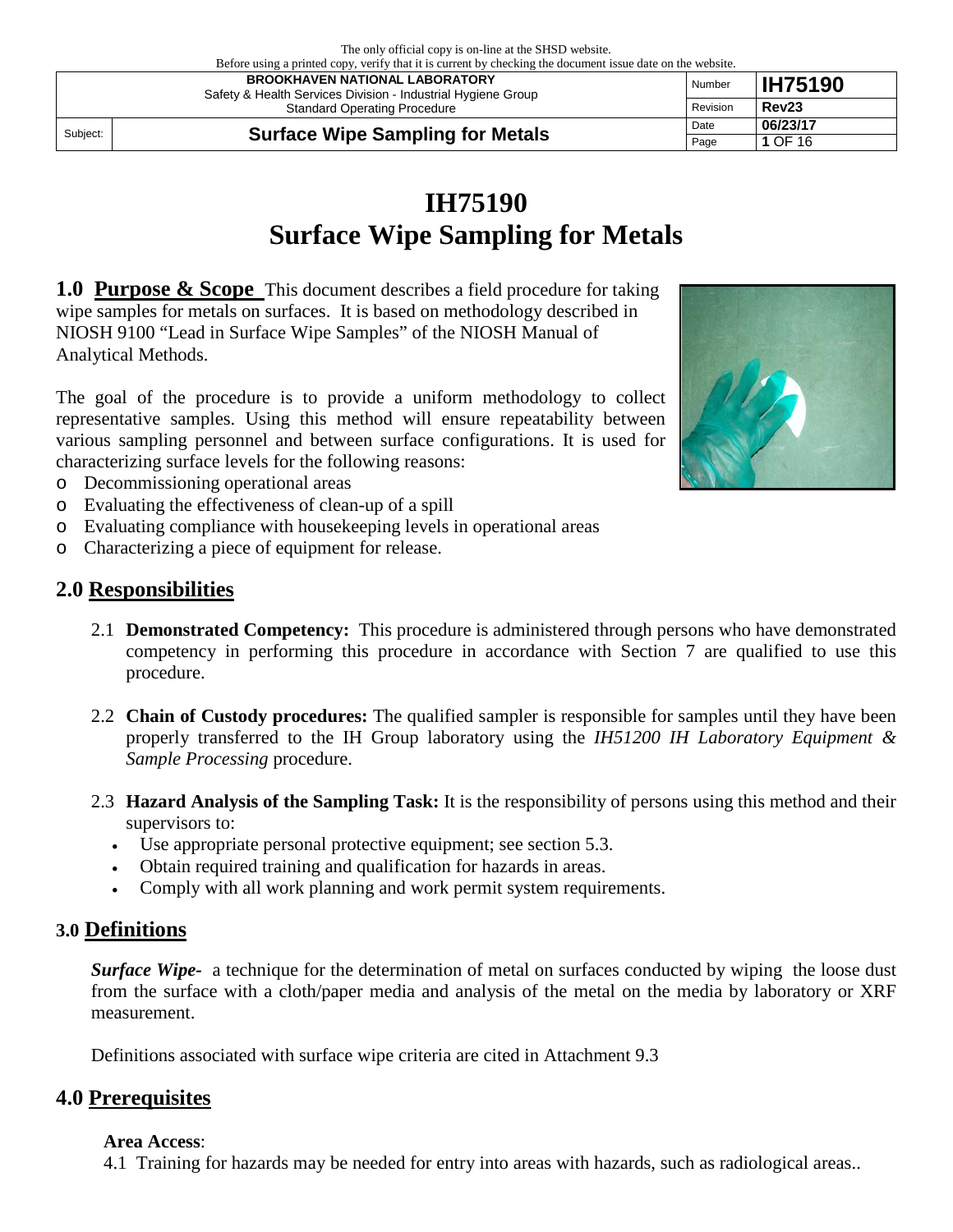The only official copy is on-line at the SHSD website.  $\tilde{B}$  is a prime it is current by checking the document issue date on the website.

| Defore using a princed copy, verify that it is current by cheeking the document issue date on the website.<br><b>BROOKHAVEN NATIONAL LABORATORY</b><br>Safety & Health Services Division - Industrial Hygiene Group |  | Number | <b>IH75190</b>    |
|---------------------------------------------------------------------------------------------------------------------------------------------------------------------------------------------------------------------|--|--------|-------------------|
| Revision<br><b>Standard Operating Procedure</b>                                                                                                                                                                     |  |        | Rev <sub>23</sub> |
| <b>Surface Wipe Sampling for Metals</b><br>Subject:                                                                                                                                                                 |  | Date   | 06/23/17          |
|                                                                                                                                                                                                                     |  | Page   | 2 OF 16           |

- 4.2 Contact the appropriate Facility Support Representative or Technician to obtain approval to enter radiological areas.
- 4.3 Review and sign the Work Permit or Radiological Work Permit if needed.
- 4.4 Use appropriate PPE for area.

#### **5.0 Precautions**

- 5.1 **Hazard assessment:** Taking surface wipe samples may cause some exposure to health risks. Sampling may be performed in areas with metal, chemical or radiological contamination. These hazards must be assessed on a case-by-case basis by a competent individual knowledgeable of the hazards of the area.
- 5.2 **Job Risk Assessment:** Consult the *Job Risk Assessment* [SHSD-JRA-05](http://www.bnl.gov/esh/shsd/OHSAS/WordDocs/ESHQ/SHSD/SHSD_JRAs/JRA_05_IH_sampling%20.doc) for the risk analysis of this operation based on the hazards and controls of this SOP.
- 5.3 **Personal Protective Equipment:** Use appropriate personal protective equipment when implementing this procedure.
	- **Hand:** Use gloves in areas of known or suspected metal, chemical or radiological contamination. Exam-style, splash gloves are acceptable. Acceptable polymers are: Nitrile, PVC, and Natural Rubber. The gloves must have sufficient impermeability to the surface contaminant and solvent used on the collection media to allow safe handling. See Table 1.
	- **Body:** Use a disposable suit if contact of the body with contaminated surfaces is anticipated. Acceptable chemical protective equipment materials include: Tyvek®, KleenGuard®, and cotton. Contact the ECR for disposable of garments. If personal clothing items become contaminated, they must be surrender for BNL cleaning or disposal.
	- Foot: Use disposable shoe coverings, boots or booties if contact of the feet with contaminated surfaces is anticipated. Acceptable material include: Tyvek®, KleenGuard®, and rubber. If personal shoes become contaminated, they must be surrendered for BNL cleaning or disposal.
	- Respiratory: Under normal use, respiratory protection is not required. Use a respirator in an area with the potential to exceed the OSHA, ACGIH, or DOE standards. The person collecting using respiratory protection must comply with the BNL Respiratory Protection Program.
	- **Eye:** Use safety glasses with side shields in laboratories, construction, and general industry areas.
- 5.4 **Radioactive Concerns:** It is possible that some surfaces to be tested may have radioactive contamination. In these cases, personal protective equipment and administrative controls must be implemented for the radiological contaminant hazard.

In addition, the collected sample must be analyzed for the radiological hazard before it can be submitted to the IH Group for analysis. The radiological contamination must be below the permissible release limits to the general public.

- 5.5 **Work Planning:** All requirements of work permits and work planning system reviews must be met in performing this procedure.
- 5.6 **Personal Hygiene:** Remove PPE and wash hands after sampling and before eating or drinking.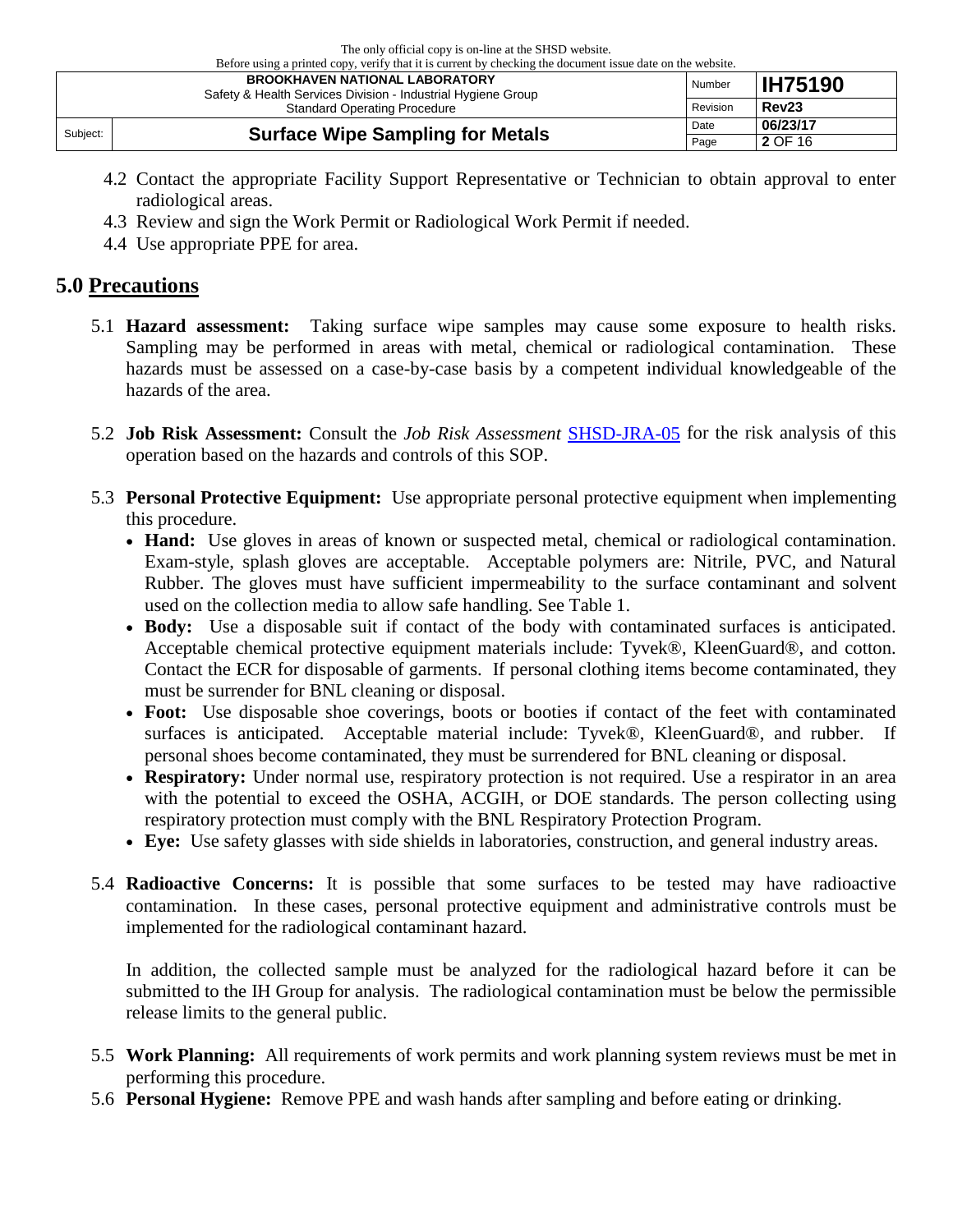| Defore using a printed copy, verify that it is current by checking the document issue date on the website.<br><b>BROOKHAVEN NATIONAL LABORATORY</b><br>Safety & Health Services Division - Industrial Hygiene Group |                                         | Number | <b>IH75190</b>    |
|---------------------------------------------------------------------------------------------------------------------------------------------------------------------------------------------------------------------|-----------------------------------------|--------|-------------------|
| Revision<br><b>Standard Operating Procedure</b>                                                                                                                                                                     |                                         |        | Rev <sub>23</sub> |
| Subject:                                                                                                                                                                                                            | <b>Surface Wipe Sampling for Metals</b> |        | 06/23/17          |
|                                                                                                                                                                                                                     |                                         | Page   | 3 OF 16           |

5.7 **Environmental Impact and Waste Disposal:** This technique does not have adverse impact on the environment. Based on WMD testing of similar PPE material, the templates and gloves can be disposed as normal trash. See Attachment 9.4.

## **6.0 Procedure**

#### 6.1 **Equipment**

| <b>Sample</b>                                                                                          | Bag, plastic, sealable with "zip" type seal.                                                  |  |  |  |
|--------------------------------------------------------------------------------------------------------|-----------------------------------------------------------------------------------------------|--|--|--|
| container<br>Vial, glass or plastic. (Glass is needed for hexane solvents based samples).<br>(either): |                                                                                               |  |  |  |
| Sample media                                                                                           | Gauze: $2$ " x $2$ " or $4$ " x $4$ " cotton gauze                                            |  |  |  |
| (any of these):                                                                                        | Paper: Ashless quantitative filter paper (typical diameter is 1.5 to 4 inches)                |  |  |  |
|                                                                                                        | Pre-moistened wipe: manufacturer foil wrapped, solvent soaked disposable cloths (such as      |  |  |  |
|                                                                                                        | GhostWipes <sup>™</sup> or LeadWipe™                                                          |  |  |  |
|                                                                                                        | The type of wipe is dependent on the lab to be used. Check with the lab for appropriate media |  |  |  |
|                                                                                                        | for the metals to be analyzed.                                                                |  |  |  |
|                                                                                                        | For multiple metals, check with the lab to ensure they can all be done on a single wipe       |  |  |  |
| <b>Gloves</b>                                                                                          | Appropriate for contaminant and solvent (see Table 1) and site hazards.                       |  |  |  |
| <b>Solvent</b>                                                                                         | Distilled water, Isopropanol, ethanol, methanol, n-hexane, or pre-moistened. See Table 1 for  |  |  |  |
|                                                                                                        | recommended solvent for each contaminant.                                                     |  |  |  |
| <b>Template</b>                                                                                        | Plastic sheet or cardboard: See Table 1 for size needed                                       |  |  |  |
|                                                                                                        | $100 \text{cm}^2$ : 10 cm x 10 cm square –or- circle of 11.24 cm diameter.                    |  |  |  |
|                                                                                                        | 1ft <sup>2</sup> : 1 foot x 1 foot, or other shape totaling 144 in <sup>2</sup> .             |  |  |  |

6.2. **Wipe Technique:** BNL SHSD IH Group has selected the NIOSH method of collecting wipe samples. For uniformity, this method should be used for all sampling surface to be sampled (Visually depicted in Figure A)

# **Figure A: NIOSH Surface Wipe Method**



6.2.1 Use a moistened sample media or pre-moistened wipe (e.g. GhostWipe<sup>TM</sup>). Apply only enough solvent to moisten approximately 80% of the area of the media. Avoid excess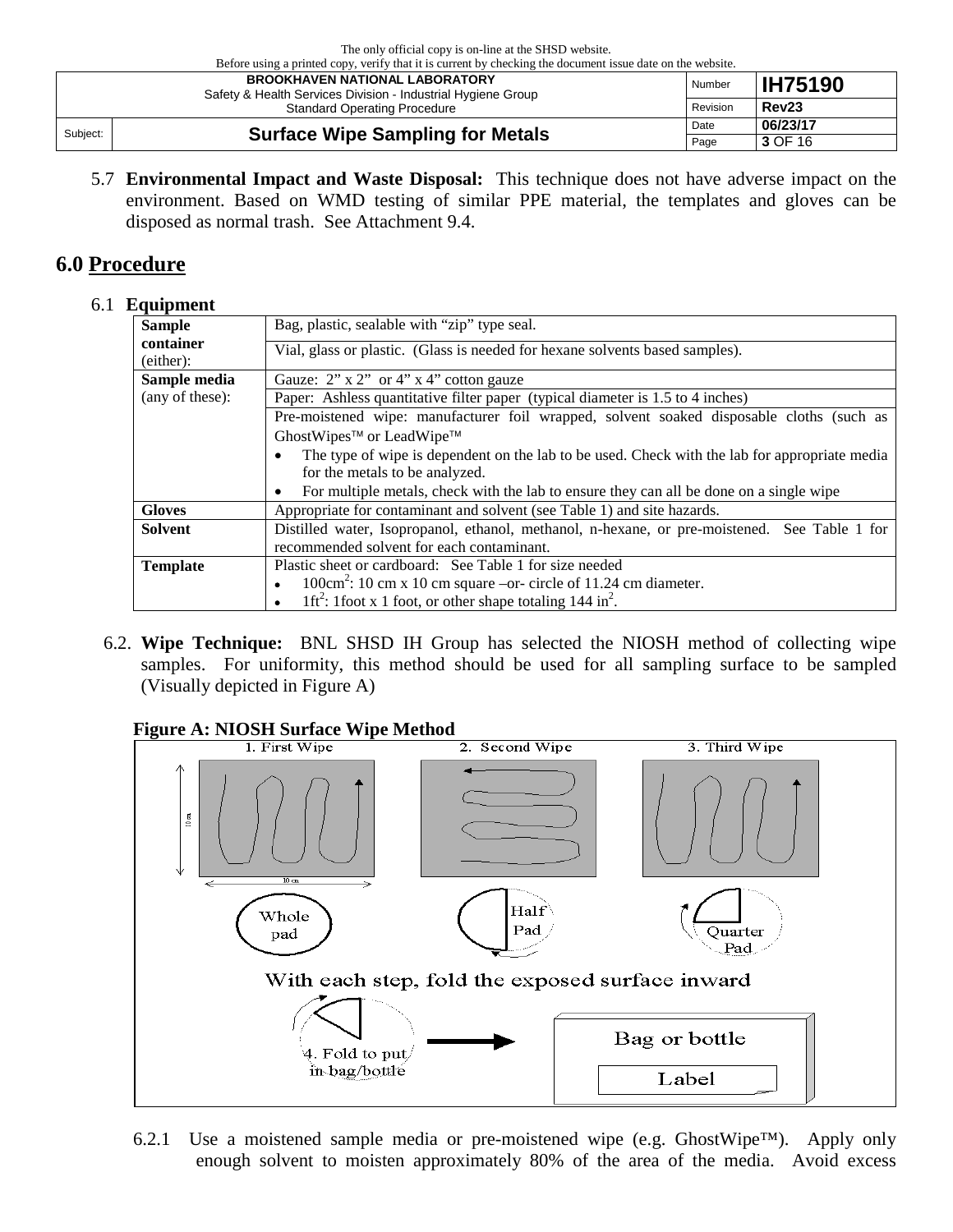Before using a printed copy, verify that it is current by checking the document issue date on the website.

| <b>BROOKHAVEN NATIONAL LABORATORY</b><br>Safety & Health Services Division - Industrial Hygiene Group |  | Number | <b>IH75190</b>    |
|-------------------------------------------------------------------------------------------------------|--|--------|-------------------|
| Revision<br><b>Standard Operating Procedure</b>                                                       |  |        | Rev <sub>23</sub> |
| <b>Surface Wipe Sampling for Metals</b><br>Subject:                                                   |  | Date   | 06/23/17          |
|                                                                                                       |  | Page   | 4 OF 16           |

solvent on the filter or pad as it may cause drips and running on the surface thus diluting the sample.

| <b>Table 1</b>     |                                  |                           |                                 |                                         |
|--------------------|----------------------------------|---------------------------|---------------------------------|-----------------------------------------|
| <b>Contaminant</b> | $Media^{(1)}$                    | Solvent <sup>(2)</sup>    | <b>PPE</b> Glove <sup>(2)</sup> | <b>Sample Size</b>                      |
|                    |                                  |                           | <b>Disposable Style</b>         |                                         |
| Lead               | Gauze or Filter                  | 1 -2 ml Distilled Water   | Natural Latex Rubber,           | 1 square foot,                          |
|                    | Pre-moistened Wipe               | n/a                       | Nitrile, PVC, or                | $100 \text{ cm}^2$ requires advanced    |
|                    | (should be cut in half) $^{(3)}$ |                           | Polyethylene                    | approval by IH professional             |
|                    |                                  |                           |                                 | verifying that sensitivity is           |
|                    |                                  |                           |                                 | adequate                                |
| <b>Beryllium</b>   | Gauze or Filter                  | 1 - 2 ml Distilled Water  | Natural Latex Rubber,           | 1 square foot minimum                   |
|                    |                                  | Isopropanol,              | Nitrile, PVC, or                | needed always                           |
|                    |                                  | Methanol, Ethanol         | Polyethylene                    |                                         |
|                    | Pre-moistened Wipe               | n/a                       |                                 |                                         |
|                    | (should be cut in half) $(4)$    |                           |                                 |                                         |
| Arsenic,           | Gauze or Filter                  | 1-2 ml of Distilled Water | Natural Latex Rubber,           | $100 \text{ cm}^2$ typically acceptable |
| Cadmium            | Pre-moistened Wipe               | n/a                       | Nitrile, PVC, or                |                                         |
|                    | (should be cut in half) $(4)$    |                           | Polyethylene                    |                                         |
| <b>Hexavalent</b>  | <b>Preferred Medias:</b>         | None: For chrome          | Powderless:                     | $100 \text{ cm}^2$ typically acceptable |
| <b>Chromium</b>    | See Attachment 9.2               | plating operations, see   | Natural Latex Rubber,           |                                         |
|                    |                                  | stabilizing solution in   | Nitrile, PVC, or                |                                         |
|                    |                                  | Attachment 9.2.           | Polyethylene                    |                                         |

#### **Notes for Table 1:**

(1) Some pre-moistened media may not be compatible is certain laboratory analytical equipment. Check with the laboratory analyzing the samples prior to sampling to ensure the brand of media is compatible.

- (2) Solvent: The solvent is not critical for lead, beryllium, and most heavy metals such as cadmium, nickel, and chromium. In doing wipes for these compounds, it is allowable to choose the solvent that will have the least impact (residues) on the owner of the equipment being sampled (i.e. some equipment is sensitive to water residues and an alcohol or other solvent may be preferred by the equipment owner.)
- (3) Selection criteria: Breakthrough time greater than 1 hour of continuous contact. Source of data *is DOE Guidelines for the Selection of Chemical Protective Clothing, 1991.*
- (4) The use of full size pre-moistened may cause the sample not to meet the minimum level of detection. To increase sensitivity, cut wipe in half to reduce the size of the wipe.
	- 6.2.2 Place the template over the area to be sampled or measure out 1  $\text{ft}^2$  or 100-cm2 surface area, as per Table 1. If the object has a total surface area of less than 1 ft<sup>2</sup> or 100 cm<sup>2</sup>, sample the whole surface area, if possible, and record the surface area. If the surface does not allow the use of a template, carefully determine the dimensions that will equal 1 ft<sup>2</sup> or 100 cm<sup>2</sup>.
	- 6.2.3 Wipe the surface with firm pressure, using "S" strokes, covering the entire surface (edge to edge). If the surface is very rough (such as concrete), a dabbing action may be substituted for the full contact pressure rubbing of the media across the surface. When dabbing, make sure to completely cover the same area as in the S-stroke wipe. Indicate dabbing done on sample form.

Fold the exposed side of the pad or filter inward (i.e. fold in half).

6.2.4 Using the once-folded media, wipe the same area S-strokes (see Figure A), starting at right angles to the first wipe. Fold the exposed side of the pad or filter inward.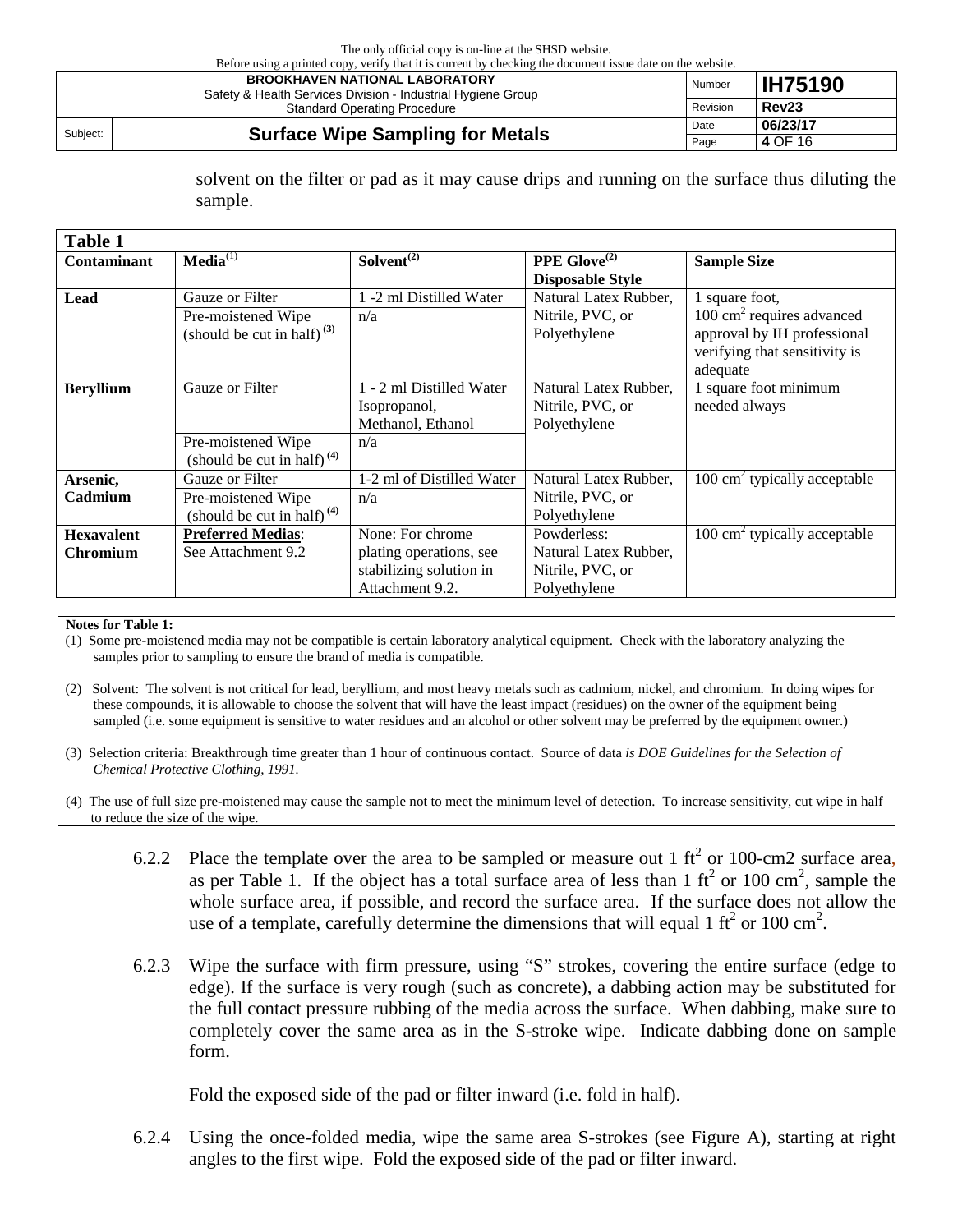| Before using a printed copy, verify that it is current by checking the document issue date on the website. |                                         |        |                   |  |
|------------------------------------------------------------------------------------------------------------|-----------------------------------------|--------|-------------------|--|
| <b>BROOKHAVEN NATIONAL LABORATORY</b><br>Safety & Health Services Division - Industrial Hygiene Group      |                                         | Number | <b>IH75190</b>    |  |
| Revision<br><b>Standard Operating Procedure</b>                                                            |                                         |        | Rev <sub>23</sub> |  |
| Subject:                                                                                                   |                                         | Date   | 06/23/17          |  |
|                                                                                                            | <b>Surface Wipe Sampling for Metals</b> | Page   | 5 OF 16           |  |

- 6.2.5 Using the twice-folded media, wipe with S-strokes (see Figure A) starting at the original point and wipe in the same direction. Fold the exposed side of the pad or filter in.
- 6.2.6 Place the media in a plastic bag or vial. Seal the zip lock or vial. Record the sample identification on the bag or vial.
- 6.2.7 Thoroughly clean reusable templates or discard paper templates in preparation of the next sample. Based on WMD testing of similar material, templates can be disposed as normal trash.
- 6.2.8 Remove gloves by pulling them off inside-out and discard appropriately before handling the next filter or pad.
- 6.2.9 Record the sample identification, surface area sampled, and description of the sample and surface on the sample form (Attachment 9.5) in the electronic [SHSD forms](https://intranet.bnl.gov/esh/shsd/sop/IH_SOPs/e_Forms_C_of_C/index_e_Forms.php) page **Surface Wipe (Metals)- Field Sampling Records & Chain of Custody.**
- 6.2.10 Include 1 blank filter or pad (moisten and placed in bags or vials) with each set of samples (provide 1 blank per 6 samples).
- 6.3 Surface Wipe Technique for Hexavalent Chromium: see Attachment 9.2.
- 6.4 Determine HOW MANY samples to take. It is not possible to provide definitive guidance on the number of samples to be taken in every case. Table 2 provides general guidance on which to base professional judgment determining the number of samples. Factors that should be considered in selecting the number of samples include: the size of the area to be tested, the predicted uniformity of contamination over the surface area, and the eventual fate of the surface area (disposal, remediation, background measurement, etc.)

If more than six (6) samples are to be taken, it is suggested that at least one (1) duplicate sample be taken in close proximity to one other to verify the precision (repeatability) of the sampling.

| Table 2: Statistical sampling plan                                                                                                         |                                            |                                                                                                             |
|--------------------------------------------------------------------------------------------------------------------------------------------|--------------------------------------------|-------------------------------------------------------------------------------------------------------------|
| <b>Surface Configuration</b>                                                                                                               | <b>Minimum Number of</b><br><b>Samples</b> | <b>Qualifier</b>                                                                                            |
| Entire Surface is less than 100 cm2<br>(example: a small article)                                                                          |                                            | If possible, sample the whole item, one<br>sample is usually sufficient.                                    |
| Surface Area of object or area is greater<br>than 100 cm2 but only a few square feet<br>(example: table top on which a process is<br>done) |                                            | If only one sample is taken, select the area<br>with highest potential contamination                        |
| Surface Area of object or area is greater<br>than a few square feet (example: floor or<br>wall of a room)                                  | $1 - 3$                                    | Ideally three samples are taken, but fewer<br>samples may be taken depending on the<br>purpose for sampling |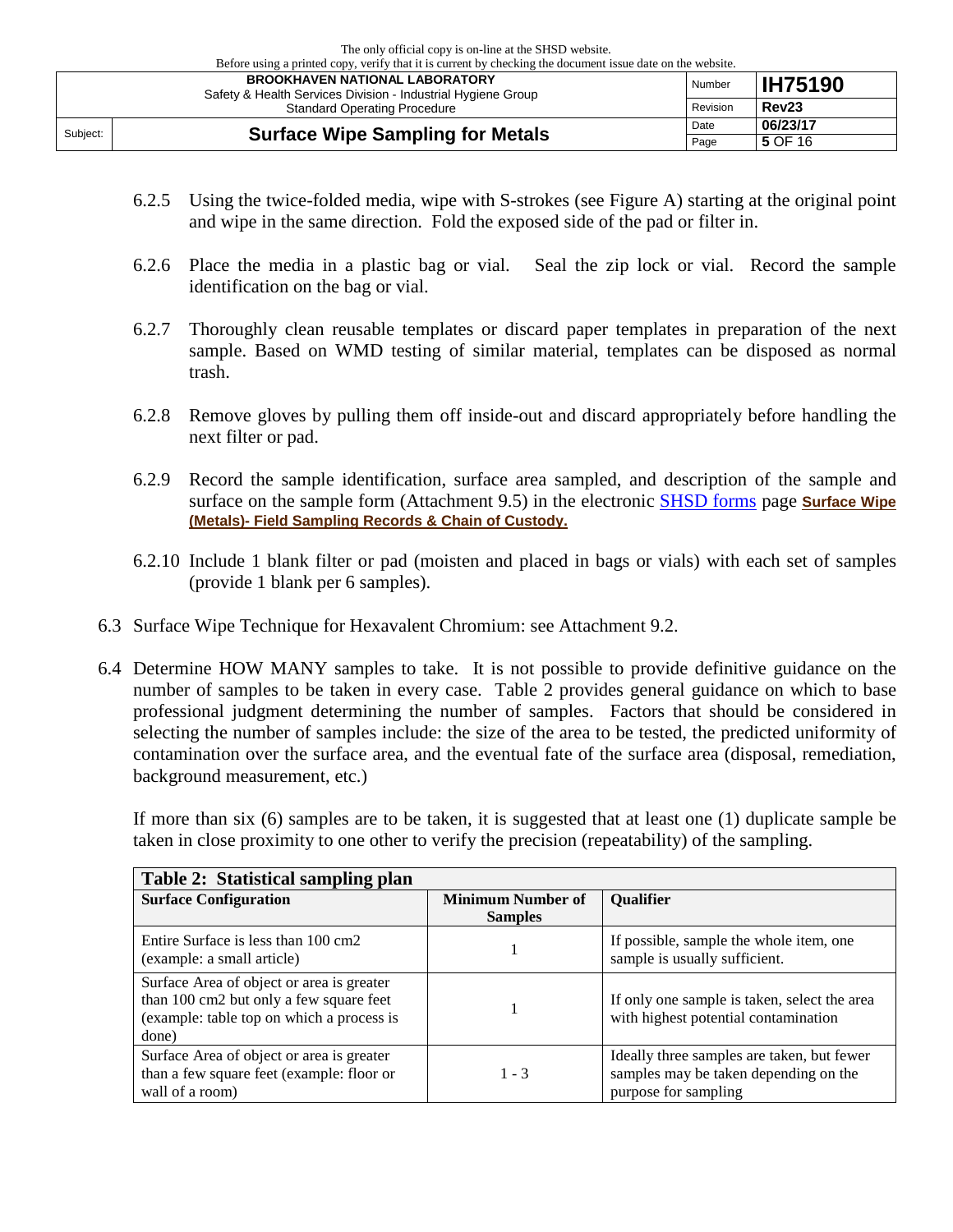| Before using a printed copy, verify that it is current by checking the document issue date on the website.                                   |                                         |          |                   |  |
|----------------------------------------------------------------------------------------------------------------------------------------------|-----------------------------------------|----------|-------------------|--|
| <b>BROOKHAVEN NATIONAL LABORATORY</b><br>Safety & Health Services Division - Industrial Hygiene Group<br><b>Standard Operating Procedure</b> |                                         | Number   | <b>IH75190</b>    |  |
|                                                                                                                                              |                                         | Revision | Rev <sub>23</sub> |  |
| Subject:                                                                                                                                     | <b>Surface Wipe Sampling for Metals</b> | Date     | 06/23/17          |  |
|                                                                                                                                              |                                         | Page     | 6 OF 16           |  |

| Table 2: Statistical sampling plan                                                                                                                                     |                                                              |                                                                                                  |
|------------------------------------------------------------------------------------------------------------------------------------------------------------------------|--------------------------------------------------------------|--------------------------------------------------------------------------------------------------|
| <b>Surface Configuration</b>                                                                                                                                           | <b>Minimum Number of</b>                                     | <b>Qualifier</b>                                                                                 |
|                                                                                                                                                                        | <b>Samples</b>                                               |                                                                                                  |
| Multiple surfaces in a large area with the<br>same exposure potential to source (example,<br>many rooms in a building with a common<br>source such as the HVAC system) | $1 - 3$ for each surface,<br>6 or more for the whole<br>area | Assumes all the surfaces have similar<br>exposure potential, else treat each area<br>separately. |

- 6.5 Determine WHAT KIND of samples (LOCATION). Consider these locations when characterizing levels of surface metals:
	- surfaces that are frequently accessed,
	- surfaces that hazardous metal object rest on,
	- surfaces that are infrequently cleaned or disturbed (such as top of cabinets or high shelves)
	- sources of the contamination (such as process equipment, lab apparatus, site of known spills),
	- areas where contamination is not expected (these serve as a control), and<br>- areas where contamination would not be permissible (such as lunch room
	- areas where contamination would not be permissible (such as lunch rooms).
- 6.6 **Results interpretation:** Normalize the units of **s**ampling results from the laboratory to the base units of the Surface Level Criteria Requirements & Recommendations listed in Attachment 9.3.

**Conversion of data between various laboratory reporting units of measures**: Data can be converted from the various regulatory reporting and laboratory reporting units of measure based on the following values: 1 sq.ft. = 929 cm<sup>2</sup> 1 mg = 1000 ug

| Convert form:                         | Multiply by |
|---------------------------------------|-------------|
| $ug/100$ cm <sup>2</sup> to ug/sq. ft | 9.29        |
| ug/sq. ft to ug/100 $\text{cm}^2$     | 0.1076      |

- 6.7 **Posting equipment or areas:** Consult with Attachment 9.1 for recommended wording to be used for labelling equipment or areas when a warning is needed for toxic metal hazards.
- 6.8 **Reporting results**: Convey the assessment of results to the requestor of the sampling, in a written analysis documenting: sampling and analysis methods, contamination levels measured, compliance with regulatory and recommended levels, and recommended corrective actions (if necessary).

#### **7.0 Implementation and Training**

**Qualification Criteria:** Use of this SOP is limited to persons who have demonstrated the competency to satisfactorily use the procedure, as evidenced by experience and training. All persons must have demonstrated competency in the qualification criteria set in the Job Performance Measure (Attachment 9.6.) or [e-Exam IH75190.](https://intranet.bnl.gov/esh/shsd/sop/) Qualification on this JPM is required on a 3 year basis.

#### **8.0 References**

- 8.1 ACGIH: Threshold Limit Values 2005
- 8.2 DOE: 10CFR 850 Chronic Beryllium Disease Prevention Program
- 8.3 EPA: Toxic Substance Control Act (TSCA) 40CFR745.227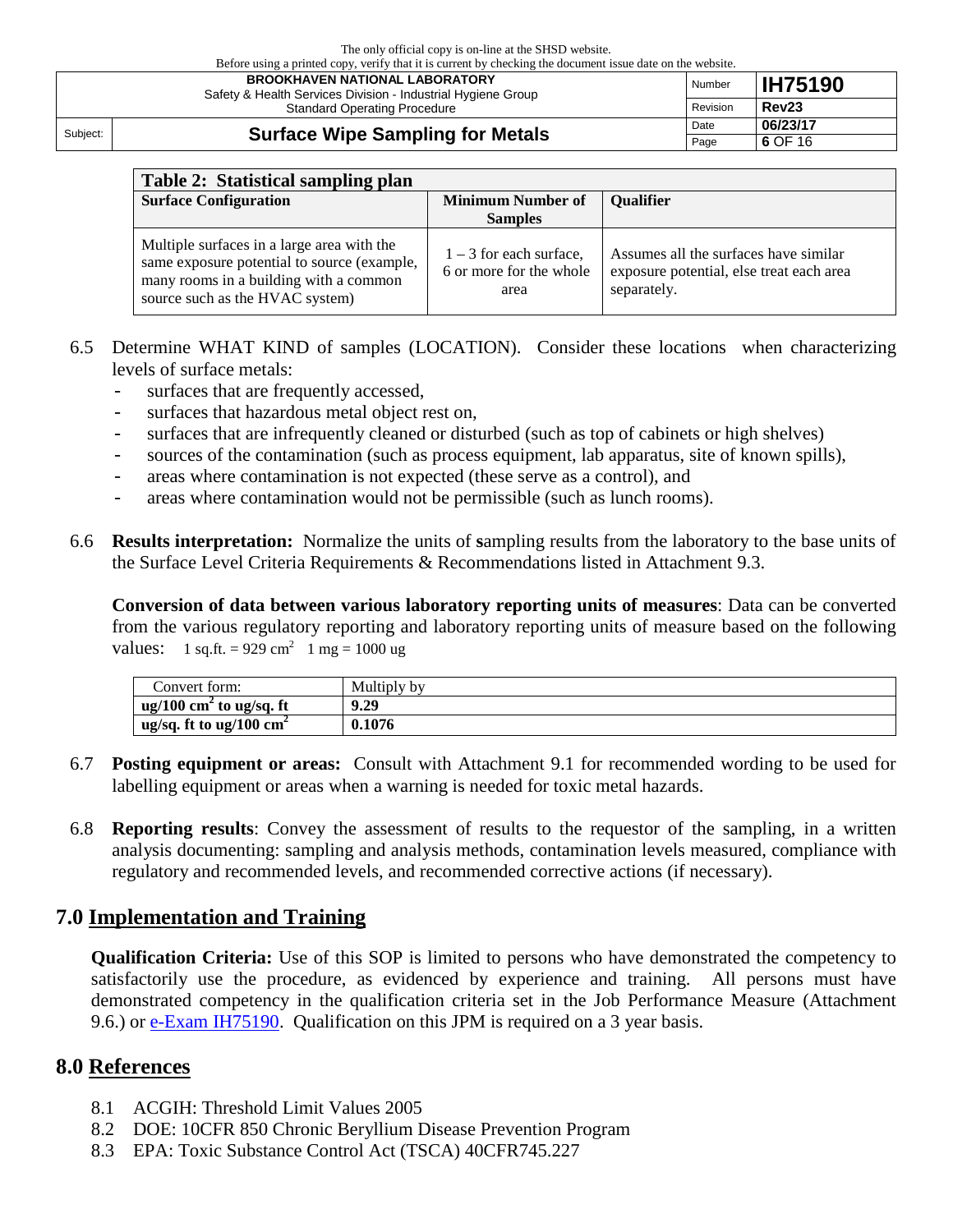The only official copy is on-line at the SHSD website. before using using a printed copy, verify that it is current by checking the document issue date on the website.

| Defore using a printed copy, verify that it is current by checking the document issue date on the website.<br><b>BROOKHAVEN NATIONAL LABORATORY</b><br>Safety & Health Services Division - Industrial Hygiene Group |                                         | Number | <b>IH75190</b>    |
|---------------------------------------------------------------------------------------------------------------------------------------------------------------------------------------------------------------------|-----------------------------------------|--------|-------------------|
| Revision<br><b>Standard Operating Procedure</b>                                                                                                                                                                     |                                         |        | Rev <sub>23</sub> |
| Subject:                                                                                                                                                                                                            | <b>Surface Wipe Sampling for Metals</b> | Date   | 06/23/17          |
|                                                                                                                                                                                                                     |                                         | Page   | <b>7 OF 16</b>    |

- 8.4 Ness, S.A.; *Surface and Dermal Monitoring for Toxic Exposures*, Van Nostrand Reinhold, 1994.
- 8.5 NIOSH: Manual of Analytical Method, Method 9100: *Lead in Surface Wipe Samples*.
- 8.6 OSHA: 29CFR1910.1000 Table Z1, Z2; and 1910.1027.
- 8.7 OSHA: Technical Manual Section II, Chapter 2.

#### **9.0 Attachments**

- 9.1 Sample of Signs for Areas and Equipment
- 9.2 Wipe Sampling Technique for Hexavalent Chromium
- 9.3 Surface Wipe Criteria Requirements & Recommendations
- 9.4 Environmental Evaluation of Surface Wipe Sampling
- 9.5 Sample of Surface Contamination Sampling Form
- 9.6 SHSD Job Performance Measure (JPM) Completion Certificate

#### **10.0 Procedure Documentation**

| <b>ISM Review</b><br>. Hazard Categorization: | High,              | M<br>Moderate:       | Low/Skill of the craft |
|-----------------------------------------------|--------------------|----------------------|------------------------|
| Validation:                                   | Formal Walkthrough | ⊠<br>Desk Top Review | ⊠<br><b>SME Review</b> |

| Re             | <b>Revision Log</b>                                                                                                                                                                                                                                                                                                                                                                                                                                                                                                                |
|----------------|------------------------------------------------------------------------------------------------------------------------------------------------------------------------------------------------------------------------------------------------------------------------------------------------------------------------------------------------------------------------------------------------------------------------------------------------------------------------------------------------------------------------------------|
| 0              | New document. Prepared By R. Selvey, CIH 02/25/2000; Technical Reviewed By: N. Bernholc, CIH 02/27/00; RCD Facility Support<br>Approved By: 04/22/01 N. Foster Procedure Committee Review; QA Review: E. Tucker; SHSD Approved By: R. Selvey 03/02/2000                                                                                                                                                                                                                                                                            |
| $\mathbf{1}$   | Revised for minor correction noted in training classes. Reviewed By: R. Selvey 10/6/00                                                                                                                                                                                                                                                                                                                                                                                                                                             |
| 2              | Added new format, SBMS header and reviewed sections on Hazard assessment, PPE. Added Waste Disposal and Environmental Impact text.<br>Reviewed By: R. Selvey 02/05/01                                                                                                                                                                                                                                                                                                                                                              |
| 3              | Minor format change. Converted SOP number from IH-FP-3.2 to new system IH75190. Reviewed By: R. Selvey 03/09/01                                                                                                                                                                                                                                                                                                                                                                                                                    |
| 4              | Revised to include RCD Facility Support Procedure Committee Review comments. Reviewed By: R. Selvey 04/22/01                                                                                                                                                                                                                                                                                                                                                                                                                       |
| 5              | Updated Table 1 adding Arsenic and Cadmium Media. Update Table 3 with Arsenic and Cadmium Release Criteria and update EPA Lead<br>Criteria. Reviewed By: R. Selvey 04/10/02                                                                                                                                                                                                                                                                                                                                                        |
| 6              | Updated Table 1 to correct error in lead criteria. Insert Section 7 and transfer information from section 4. Renumbered attachments. Reviewed<br>By: R. Selvey 4/17/02                                                                                                                                                                                                                                                                                                                                                             |
| $\overline{7}$ | Added Best Management Practice release criteria for Arsenic and Cadmium to Table 3. Reviewed By R. Selvey 08/16/02:                                                                                                                                                                                                                                                                                                                                                                                                                |
| 8              | Added Best Management Practice release criteria for Nickel to Table 3. Reviewed By: R. Selvey 10/17/02                                                                                                                                                                                                                                                                                                                                                                                                                             |
| 9              | Full review of SOP. Significant text changes. Deleted OSHA Method for procedure & PCB criteria. Updated Attachments 9.1 and 9.2. Added<br>Attachment 9.3. Reviewed By: R. Selvey 05/21/04                                                                                                                                                                                                                                                                                                                                          |
| 10             | Added reference and link to JRA-05 in 5.1. Added text to 6.2.2 to clarify using Table 1 to determine 100cm2 versus 1 sq ft. Changed "S-<br>stroke" wording in 6.2.3.through 6.2.5 to avoid confusion with the S-stroke used the Health Physics terminology. The two patterns are different.<br>Changed the qualification criteria in Section 7 to reflect the unified qualification policy. Updated the Sample form (Attachment 9.1) to reflect the<br>Compliance Suite order of sample numbering. Reviewed By: R. Selvey 02/21/06 |
| 11             | Reworded the "S-stroke" wording in 6.2.3.through 6.2.5 to avoid confusion with the S-stroke used the Health Physics terminology. Passage on<br>"dabbing" was modified to indicate that the dabbing action replacing pulling the media, but does not replace the S-pattern. Minor typo<br>corrections in Section 5 and 6. Reviewed By: R. Selvey 02/21/06                                                                                                                                                                           |
| 12             | Section 6.3 was added with a reference to new Attachment 9.4; Table 1: was updated to include hexavalent chromium. Attachment 9.4 was<br>added to include Liberty Mutual Wipe Sample Method. Liberty Mutual method was added. Section 8 References and Attachment 9.4 was<br>added and included in Section 9.0 Attachments. Reviewed By: J. Peters 11/28/06; Reviewed By: R. Selvey 12/05/06                                                                                                                                       |
| 13             | Added Section 4.1, 4.2 and 5.6. Revised 5.2. Added document control to attachment 9.3 and 9.4. Reviewed By: R. Selvey 05/23/07                                                                                                                                                                                                                                                                                                                                                                                                     |
| 14             | Table 3: Updated to include Cobalt and description of calculation. Changed IH training link in Step 7.1.<br>Reviewed By: M.Chuc 09/22/08 Reviewed By: R. Selvey 10/13/08                                                                                                                                                                                                                                                                                                                                                           |
| 15             | Added Attachment 9.5. Reviewed By: R. Selvey 02/09/09                                                                                                                                                                                                                                                                                                                                                                                                                                                                              |
| 16             | Edited section 4.0 and 5.2 for brevity. Added definition for Release and Housekeeping Criteria. Changed Cr6 release level based on OSHA<br>recommendation. Added ANSI Caution to Attachment 9.1 sign. Revised directions in Attachment 9.2. Reviewed By: R. Selvey 03/21/11                                                                                                                                                                                                                                                        |
| 17             | Full review of steps 1 to 7. Expanded and revised Release and Housekeeping Criteria definitions in Section 3 and in Table3. Reviewed By: R.<br>Selvey 04/27/11                                                                                                                                                                                                                                                                                                                                                                     |
| 18             | Corrected error in units in section 3: mg/100cm <sup>2</sup> to ug/100 cm <sup>2</sup> . Reviewed By: R. Selvey 05/10/11                                                                                                                                                                                                                                                                                                                                                                                                           |
| 19             | Edited Section s 2 and 7 to remove reference to rescinded HP65100. Changed format of Section 9. Reviewer: R. Selvey 03/04/14                                                                                                                                                                                                                                                                                                                                                                                                       |
| 20             | Total review and revision. Replaced Table 3 with Appendix 9.3 and added OSHA Technical Manual ratio. Removed criteria for AI, Ba, Co, Cu,<br>Hf, In, Mn, Mo, Pt, Rh, Se, Ag, Ta, Te, Tl, Sn, W, Y, Yt, and Zr. Added link to e-Exam and e-form. Added short-life disclaimer to Cr6 in<br>Attachment 9.2. Revised by: R. Selvey 06/13/8/16                                                                                                                                                                                          |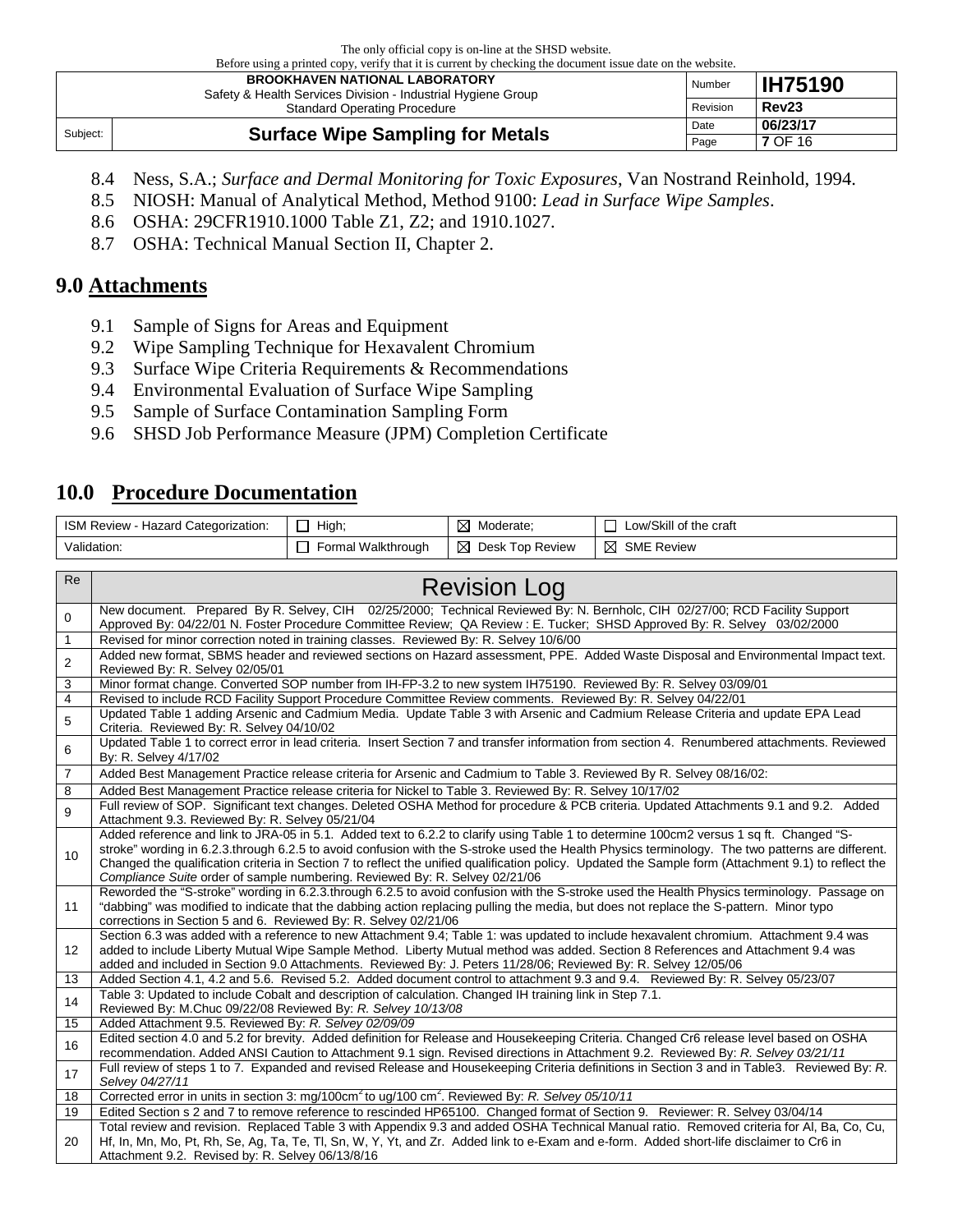| Before using a printed copy, verify that it is current by checking the document issue date on the website. |                                                                                                       |          |                   |  |  |  |  |  |
|------------------------------------------------------------------------------------------------------------|-------------------------------------------------------------------------------------------------------|----------|-------------------|--|--|--|--|--|
|                                                                                                            | <b>BROOKHAVEN NATIONAL LABORATORY</b><br>Safety & Health Services Division - Industrial Hygiene Group | Number   | <b>IH75190</b>    |  |  |  |  |  |
|                                                                                                            | <b>Standard Operating Procedure</b>                                                                   | Revision | Rev <sub>23</sub> |  |  |  |  |  |
| Subject:                                                                                                   | <b>Surface Wipe Sampling for Metals</b>                                                               |          | 06/23/17          |  |  |  |  |  |
|                                                                                                            |                                                                                                       |          | 8 OF 16           |  |  |  |  |  |

| Revised Attachment 9.3 to correct Cr+6. Added column for ug/sq ft. Corrected error in Table 1 Attachment 3. Revised by; R. Selvey 09/13/16.                                                                                                                    |
|----------------------------------------------------------------------------------------------------------------------------------------------------------------------------------------------------------------------------------------------------------------|
| Revised Attachment 9.3 to remove no-regulated Nickel and CrIII and adjusted values for Arsenic and CrVI to match OSHA Housekeeping<br>philosophy. Added proposed changes for all release criteria to allow comments on impact. Revised by; R. Selvey 05/01/17. |
| Team reviewed revision to Attachment 9.3. Values aligned with OSHA, EPA/HUD and DOE policies. Approved by: R. Selvey 06/23/17                                                                                                                                  |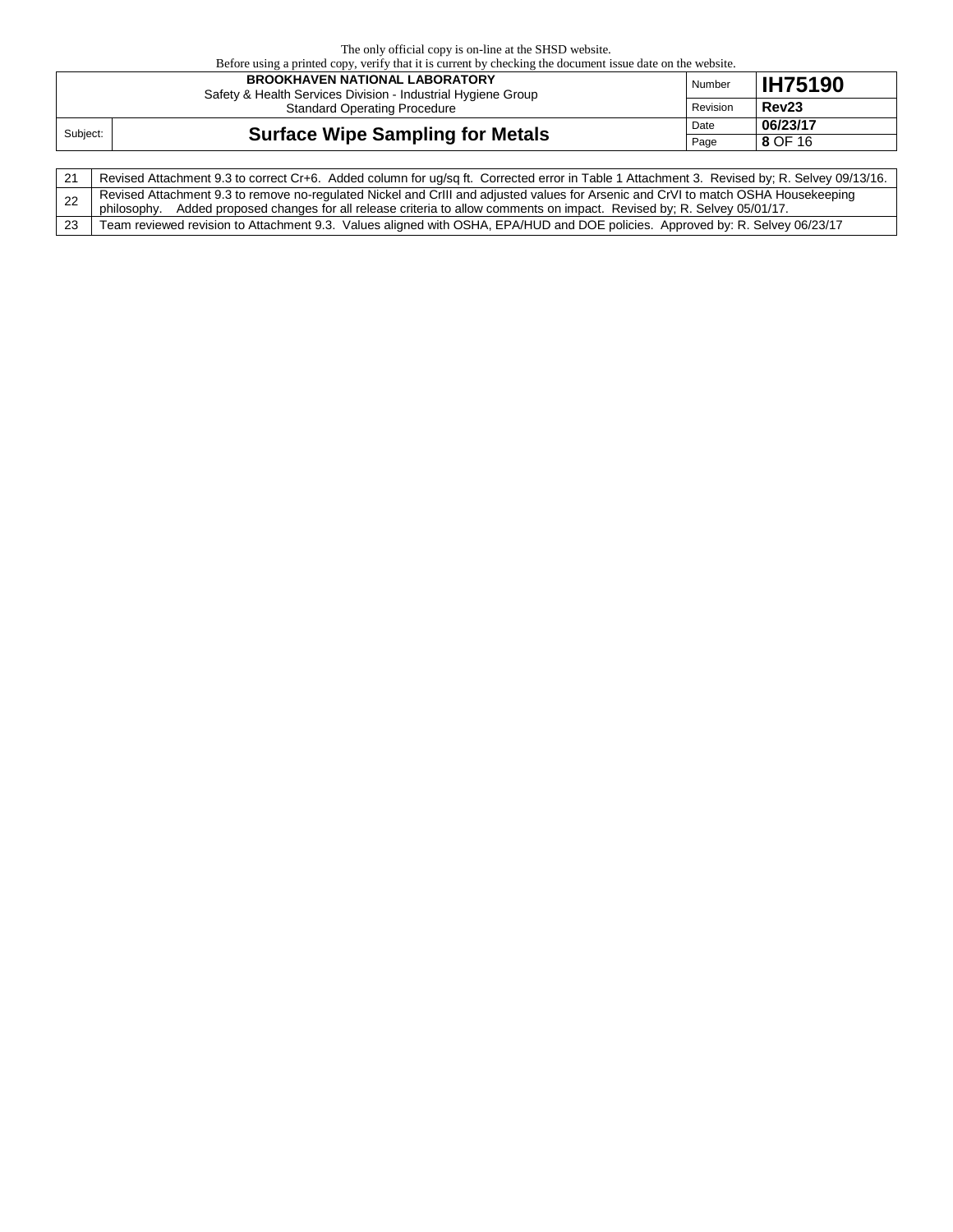Before using a printed copy, verify that it is current by checking the document issue date on the website. **BROOKHAVEN NATIONAL LABORATORY** Safety & Health Services Division - Industrial Hygiene Group Standard Operating Procedure Number **IH75190** Revision **Rev23**  Subject: **Surface Wipe Sampling for Metals** Date 196/23/17 **9** OF 16

**Attachment 9.1**

**Samples of Signs for Areas and Equipment**

# **CAUTION**

# **Cadmium Surface Contamination**

**Some surfaces in this area have Cadmium levels above BNL Guidelines**

- o **Do NOT perform operations that causes the dust to become airborne (such as using an air hose to clean surfaces or dry sweeping)**
- o **Contact SHSD IH Group x-7475 prior to Building Renovations or Demolition**
- o **Wash hands prior to eating, drinking, chewing gum, or smoking**
- Do not eat or drink in this area.

# **CLEAN**

**The material on this pallet is below (i.e. cleaner than) the SHSD Best Management Practice Surface Release Guidelines for Lead and Cadmium**

**It is appropriate to be released and used anywhere at BNL without any specific precautions.**

# **Exceeds Guidelines for Lead or Cadmium**

**The material on this pallet is above (i.e. not cleaner than) the SHSD Best Management Practice Surface Release Guidelines for Lead and/or Cadmium**

**Specific precautions are needed in areas where this material is used or stored.** 

- **No operations that cause airborne dust (such as air hoses, blowers, or dry sweeping)**
- **Wash hands prior to eating, drinking, chewing gums, or smoking.**
- **Do not eat or drink in this area.**
- **Notify occupants of the area of the presence of Lead/Cadmium on these surfaces.**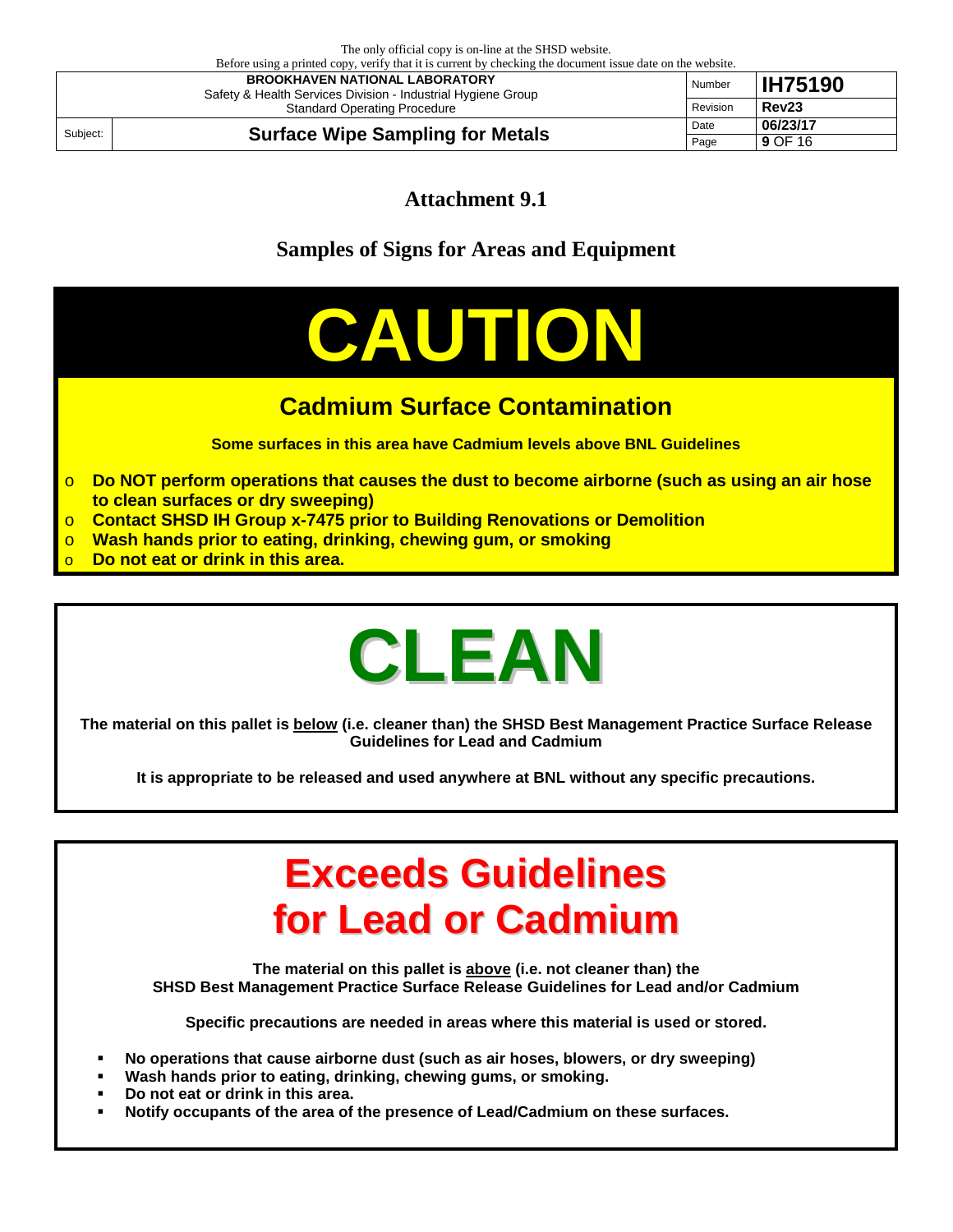Before using a printed copy, verify that it is current by checking the document issue date on the website. **BROOKHAVEN NATIONAL LABORATORY** Safety & Health Services Division - Industrial Hygiene Group Standard Operating Procedure Number **IH75190** Revision **Rev23** 

Subject: **Surface Wipe Sampling for Metals Date D6/23/17 Page 10 OF 16** Page **10** OF 16

# **Attachment 9.2**

# **WIPE SAMPLING TECHNIQUE FOR HEXAVALENT CHROMIUM**

**Note: Hexavalent Chromium has a short life on surfaces. Sampling and analyzed needs to be completed within a few days of generation. For sampling of long term dust accumulations, use Cr3 sampling.**

#### Materials supplied by the lab:

Sampling media:

- For chrome plating: PVC or binderless quartz filter. All other operations:
	- 5 um, 37-mm PVC filter for smooth surfaces
	- 0.45 mm thick 37-or 47-mm binderless quartz fiber filter for rough surfaces (preferred media for both smooth and rough surfaces)
- Immediately after sampling, place the filter sample in a vial containing  $10\%$  Na<sub>2</sub>CO<sub>3</sub> with 2% NaHCO<sub>3</sub> to stabilize the  $Cr^{+6}$ .
- Do not use Ghost wipe®, Whatman, mixed cellulose ester (MCE) or glass fiber filter as they convert  $Cr^{+6}$  to  $Cr^{+3}$ .

Template (10 cm x 10 cm)

Teflon coated or plastic tweezers Empty glass vials Glass vials containing 5 ml aqueous solution of 10%  $\text{Na}_2\text{CO}_3$  with 2%  $\text{NaHCO}_3$  for chrome plating samples Powderless gloves

#### Sampling Technique:

- 1. Prepare a sufficient number of vials, each labeled with a unique number.
- 2. Sketch a diagram of the room or area to be sampled.
- 3. Wear a new pair of clean gloves for each sample. **DO NOT** use powdered gloves.
- 4. Record the sample vial number and location where the sample is taken.
- 5. Remove the filter from the carrying container with a clean PTFE-coated tweezers or plastic tweezers. **DO NOT** use metal tweezers to handle the filters, as they could deposit  $Cr^{+6}$  onto the filters. *Note: Surfaces should not be wetted with water as the water will allow any metal interference to interact with Cr+6 thereby affecting the results.*
- 6. Use firm pressure when wiping the surface. Start at the one corner moving to the opposite side then upward one wipe width and wipe back to the starting side. Repeat to cover the whole surface area. Fold inward and repeat wiping the entire surface again. Fold in and repeat a third time.
- 7. After wiping, fold the filter with the contaminant side inward. Place the filter immediately in the sample vial and cap. *Filter samples taken in chrome plating operation must be placed in a vial containing*  $10\%$  *Na<sub>2</sub>CO<sub>3</sub> with 2% NaHCO<sub>3</sub> to stabilize the Cr+6.*
- 8. Submit at least one blank wipe filter, treated in the same fashion, but without wiping.
- 9. Sample results will be reported as ug/100cm<sup>2</sup>. OSHA's target concentration is  $0.050$ ug/100 cm<sup>2</sup>.
- 10. Ship samples immediately. If unable to ship immediately, keep cold then ship next day air to the lab.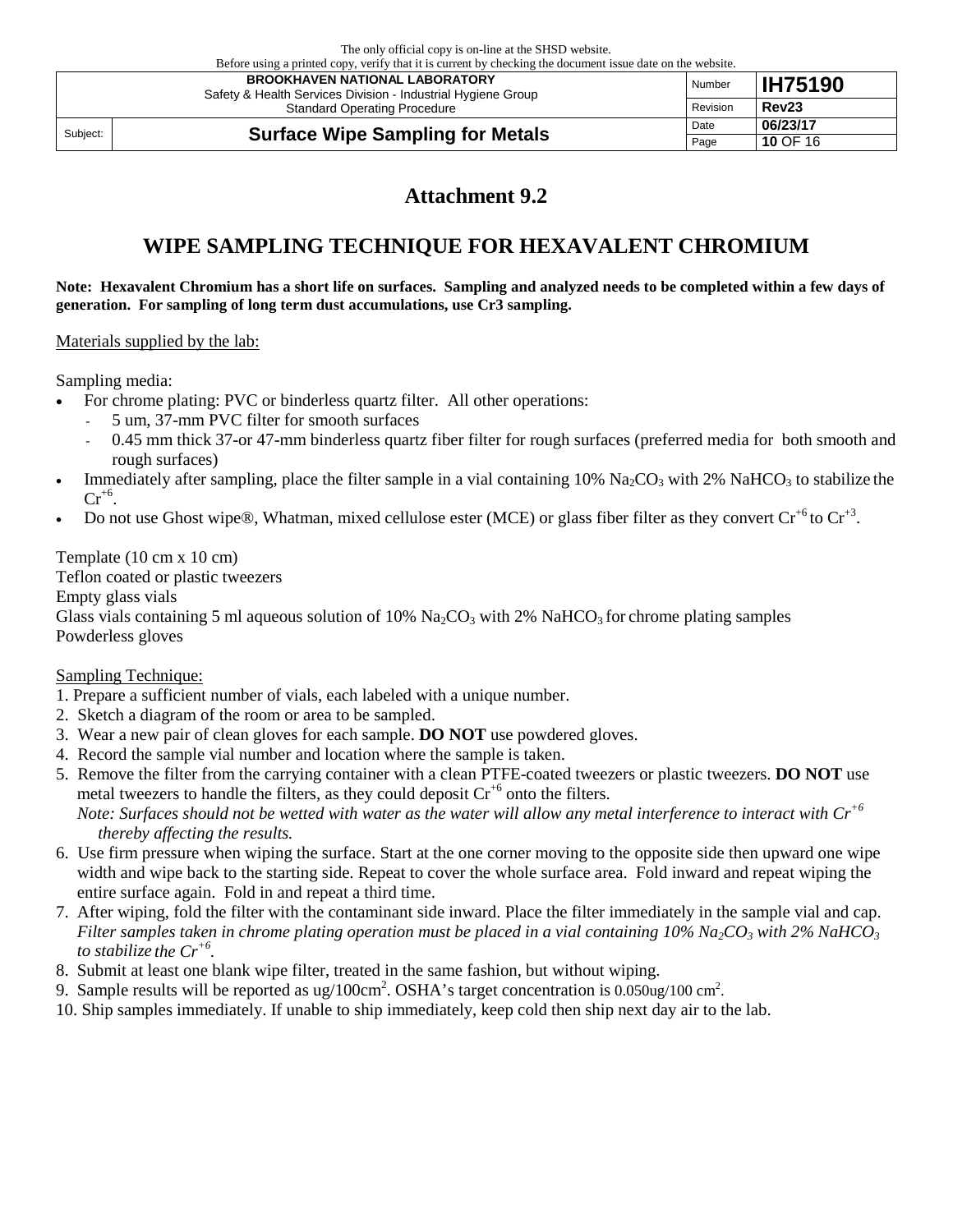|          | Before using a printed copy, verify that it is current by checking the document issue date on the website. |          |                   |  |  |  |  |  |  |
|----------|------------------------------------------------------------------------------------------------------------|----------|-------------------|--|--|--|--|--|--|
|          | <b>BROOKHAVEN NATIONAL LABORATORY</b><br>Safety & Health Services Division - Industrial Hygiene Group      | Number   | <b>IH75190</b>    |  |  |  |  |  |  |
|          | <b>Standard Operating Procedure</b>                                                                        | Revision | Rev <sub>23</sub> |  |  |  |  |  |  |
|          |                                                                                                            |          | 06/23/17          |  |  |  |  |  |  |
| Subject: | <b>Surface Wipe Sampling for Metals</b>                                                                    | Page     | 11 OF 16          |  |  |  |  |  |  |

## **Attachment 9.3**

# **Required and Recommended Surface Wipe Criteria**

06/26/17

|                                           | Criteria              |                  |                         | Criteria type                                                                                     | <b>OSHA PEL</b>                     |  |
|-------------------------------------------|-----------------------|------------------|-------------------------|---------------------------------------------------------------------------------------------------|-------------------------------------|--|
| Compound                                  | ug/100cm <sup>2</sup> | $\text{ug/ft}^2$ |                         | $R =$ Requirement; $G =$ Guidance, Recommended, Non-regulatory                                    | ug/m <sup>3</sup>                   |  |
| Arsenic<br>(As)                           | 100                   | 929              | G                       | OSHA Regulated Areas [AFAP] & Operational Areas: Floors &<br>accessible surfaces                  | $10 \text{ ug/m}^3$                 |  |
| 29CFR1910.1018                            | 6.7                   | 62               | G                       | Non-Operational Areas: Floors & accessible surfaces                                               |                                     |  |
|                                           | 3.0                   | 28               | $\overline{\mathsf{R}}$ | DOE Regulated Areas & Be Operational Areas: Floors & accessible<br>surfaces [Housekeeping]        |                                     |  |
| <b>Beryllium</b>                          | 0.2                   | 1.9              | G                       | Non-Operational Areas & Public Areas: Floors & accessible surfaces                                |                                     |  |
| (Be)<br>10CFR850                          | 3.0                   | 28               | $\overline{\mathsf{R}}$ | Equipment Release to Be Operational Areas                                                         | $2 \text{ ug/m}^3$                  |  |
|                                           | 0.2                   | 1.9              | $\overline{\mathsf{R}}$ | Equipment Release to Non-beryllium Area of a DOE facility &<br>Public                             |                                     |  |
| Cadmium<br>(Cd)                           | 50                    | 465              | G                       | OSHA Regulated Areas [AFAP] & Operational Areas: Floors &<br>accessible surfaces                  | $5 \text{ ug/m}^3$ [.1027]          |  |
| 29CFR1910.1027                            | 3.3                   | 31               | G                       | Non-Operational Areas: Floors & accessible surfaces                                               | $200 \text{ ug/m}^3$ [Z.2]          |  |
| Chromium,<br>hexavalent                   | 50                    | 465              | G                       | OSHA Regulated Areas [AFAP] & Operational Areas: Floors &<br>accessible surfaces                  | $5 \text{ ug/m}^3$                  |  |
| (Cr) VI<br>29CFR1910.1026                 | 3.3                   | 31               | G                       | Non-Operational Areas: Floors & accessible surfaces                                               |                                     |  |
|                                           | 500                   | 4645             | Ġ                       | Accelerator Operational Areas & OSHA Regulated Areas [AFAP]:<br>Floors & accessible surfaces      |                                     |  |
|                                           | 50                    | 465              | G                       | Laboratory Operational Areas: Floors & accessible surfaces                                        |                                     |  |
|                                           | 22                    | 200              | G                       | Non-Operational Areas: Floors & accessible surfaces                                               |                                     |  |
| Lead<br>(Pb)                              | 22                    | 200              | G                       | OSHA 1926.62 Construction Sites: change areas, storage facilities,<br>& lunchrooms [Housekeeping] | $50 \text{ ug/m}^3$                 |  |
| 29CFR1910.1025                            | 4.3                   | 40               | G                       | Eating & food prep surfaces                                                                       |                                     |  |
|                                           | 43                    | 400              | G                       | Public/Lodging/Childcare-Window troughs                                                           |                                     |  |
|                                           | 27                    | 250              | G                       | Public/Lodging/Childcare-Window sills                                                             |                                     |  |
|                                           | 4.3                   | 40               | G                       | Public/Lodging/Childcare- Floors, Eating & food prep surfaces                                     |                                     |  |
| Acrylonitrile<br>29CFR1910.1045           | 43                    | 400              | Ġ                       | OSHA Regulated Areas [AFAP] & Operational Areas: Floors &<br>accessible surfaces                  | [2 ppm]<br>$4.3 \text{ ug/m}^3$     |  |
| Dibromodicloro-<br>propane 29CFR1910.1044 | 1.0                   | 9.3              | G                       | OSHA Regulated Areas [AFAP] & Operational Areas: Floors $\&$<br>accessible surfaces               | $[1$ ppb]<br>$0.01 \text{ ug/m}^3$  |  |
| Methylenedianiline<br>29CFR1910.1050      | 0.8                   | 7.5              | Ġ                       | OSHA Regulated Areas [AFAP] & Operational Areas: Floors &<br>accessible surfaces                  | $[10$ ppb]<br>$0.08 \text{ ug/m}^3$ |  |

**Definition (for purposes of the table above):**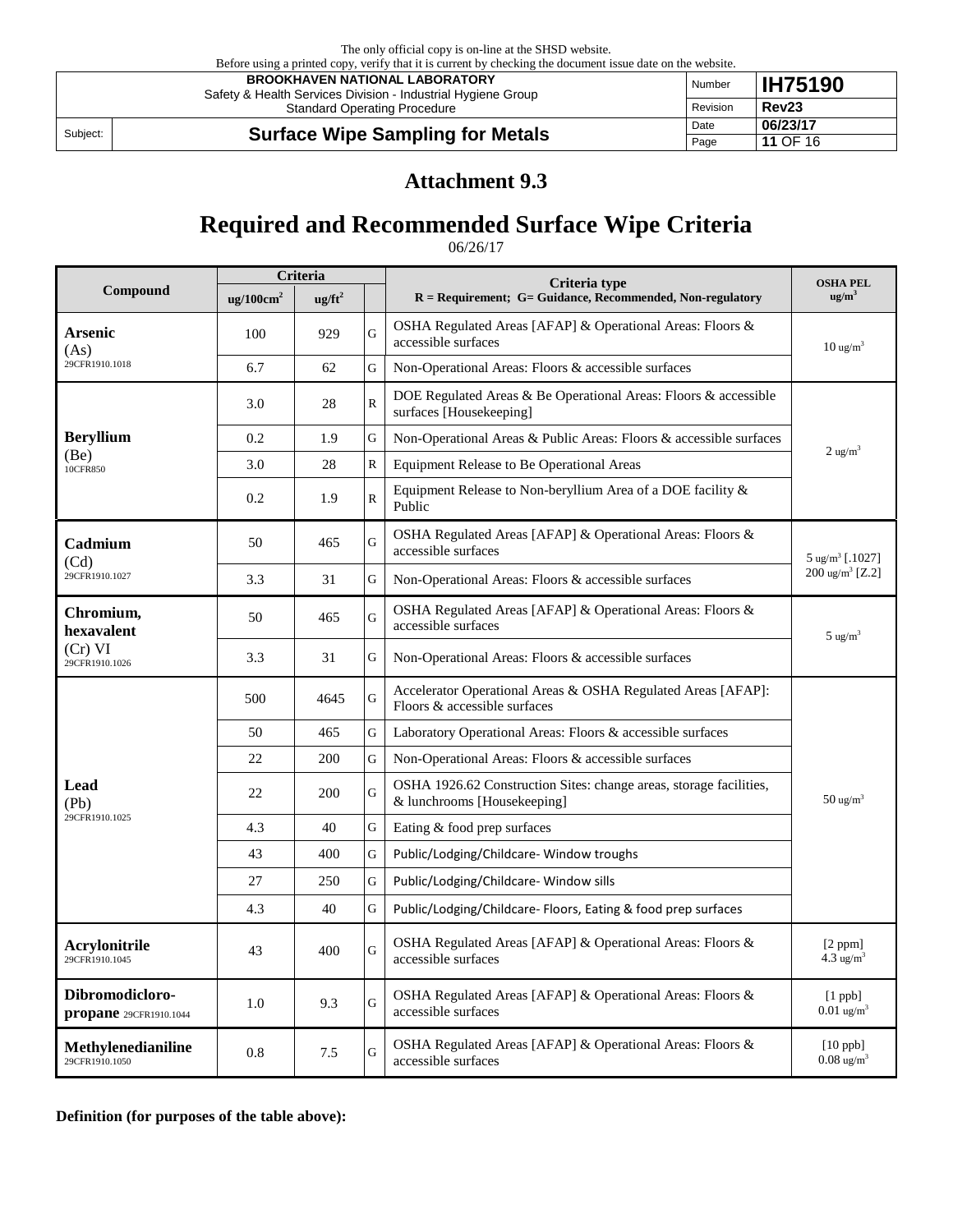Before using a printed copy, verify that it is current by checking the document issue date on the website.

|          | <b>BROOKHAVEN NATIONAL LABORATORY</b><br>Safety & Health Services Division - Industrial Hygiene Group | Number   | <b>IH75190</b>    |
|----------|-------------------------------------------------------------------------------------------------------|----------|-------------------|
|          | <b>Standard Operating Procedure</b>                                                                   | Revision | Rev <sub>23</sub> |
| Subject: |                                                                                                       | Date     | 06/23/17          |
|          | <b>Surface Wipe Sampling for Metals</b>                                                               | Page     | 12 OF 16          |

*AFAP:* As Free As Practicable; Housekeeping- All surfaces shall be maintained as free as practicable of accumulations of [OSHA Regulated Substances]: Arsenic: 1910.1018(k); Cadmium: 1910.1027(k); Chromium: 1910.1026(j); Lead: 1910.1025(h); Acrylonitrile: 1910.1045(k) DBCP: 1910.1044(k); MDA: 1910.1050(l). The enumerated guidance criteria level is based on: OSHA Technical Manual; Section II: Chapter 2 Surface Contaminants, Skin Exposure, Biological Monitoring and Other Analyses; III. Wipe Sampling, Field Portable X-Ray Fluorescence Sampling, Dermal Sampling and Biological Monitoring; A. Surface Wipe Sampling.

*Accessible surfaces:* Surfaces that can reasonably be expected to be contacted during typical operations. This would include table tops, desks tops, and other surfaces where contact with hands, arms and body are likely. [BNL]

*Eating & Food Prep Surfaces =* Surfaces on which food preparation, eating & drinking are done. This includes lunchroom counters/tables; kitchen counter tops, stove tops; water cooler surfaces; and tables/desks in offices/conference rooms where food and beverage consumption is permitted. [BNL]

*Equipment Release to Operational Area [Beryllium]* = Maximum removable contamination on equipment that is being released to a facility using the beryllium. Equipment must be labeled and sealed in impermeable bag or container. [DOE 10CFR850.31]

*Equipment Release to Operational Area [OSHA Regulated Substance]* = Maximum removable contamination on equipment that is being released to a facility using the regulated substance. [BNL]

*Equipment Release to Non-Operational Area or Public [Beryllium]* = Maximum removable contamination on equipment that is being released to the general public or to a non-beryllium area of a DOE facility. Equipment release is conditioned on the recipient's commitment to implement controls that will prevent foreseeable beryllium exposure, considering the nature of the equipment or item and its future use and the nature of the beryllium contamination. [DOE 10CFR850.31]

*Equipment Release to Non-Operational Area or Public [OSHA Regulated Substance]* = Maximum removable contamination on equipment that is being released to the general public or to a Non-Operational Area. [BNL]

*Housekeeping* = Maximum level allowed on accessible surfaces in Operational Areas during Non-Operational periods. Surfaces contaminated with dusts and waste must not exceed a removable contamination level criterion during Non-Operational periods. This sampling would not include the interior of installed closed systems such as enclosures, glove boxes, chambers, or ventilation systems. [DOE 10CFR850.30]

*Non-Beryllium Area* = Area where beryllium is not used in a DOE facility. [DOE 10CFR 850.31]

*Non-Operational Area [Beryllium]* = Area where beryllium is not used and where workers are not trained in hazards and controls. Personal hygiene control practices are not in place (hand washing is not expected on exiting the area) and eating & drinking are permitted. [BNL]

*Non-Operational Area [OSHA Regulated Substance]* = Area where an OSHA Regulated Substance is not used and where workers are not trained in hazards and controls. Personal hygiene control practices are not in place (hand washing is not expected on exiting the area) and eating & drinking are permitted. [BNL]

*Operational Area [Beryllium]* = Area where workers are routinely in the presence of beryllium as part of their work activity. [DOE 10CFR850.3]

*Operational Area [OSHA Regulated Substance]* = Area where workers are routinely in the presence of an *OSHA Regulated Substance* as part of their work activity. Workers who handle the substance have been trained in hazards and controls. Substances are routinely used, handled or stored and personal hygiene control practices are in place (e.g. eating, drinking are prohibited in the area; hand washing is expected on exiting the area). Examples: lead shielding blocks, shops, and accelerator areas using organic and inorganic metallic compounds. [BNL]

*OSHA Regulated Substance =* A substance regulated in 29CFR1910.1003-1054 in the expanded health standards:

- o Metals:
	- o Arsenic 29CFR1910.1018;<br>
	o Cadmium 29CFR1910.102
	- Cadmium 29CFR1910.1027:
	- o Chromium, hexavalent 29CFR1910.1026;
	- o Lead 29CFR1910.1025
- o Chemicals:
	- o Acrylonitrile 29CFR1910.1045;<br>
	o Benzene 29CFR1910.1028:
	- Benzene 29CFR1910.1028;
	- o Dibromodicloro- propane 29CFR1910.1044;
	- Formaldehyde 29CFR1910.1048;
	- o Methylenedianiline 29CFR1910.1050;
	- o Methylene Chloride 29CFR1910.1052;

o OSHA 13 carcinogens = 4-Nitrobiphenyl, Chemical Abstracts Service Register Number (CAS No.) 92933; alpha-Naphthylamine, CAS No. 134327; methyl chloromethyl ether, CAS No. 107302; 3,3'-Dichlorobenzidine (and its salts) CAS No. 91941; bis-Chloromethyl ether, CAS No. 542881; beta-Naphthylamine, CAS No. 91598; Benzidine, CAS No. 92875; 4-Aminodiphenyl, CAS No. 92671; Ethyleneimine, CAS No. 151564; beta-Propiolactone, CAS No. 57578; 2-Acetylaminofluorene, CAS No. 53963; 4-Dimethylaminoazo-benzene, CAS No. 60117; and N-Nitrosodimethylamine, CAS No. 62759. [OSHA]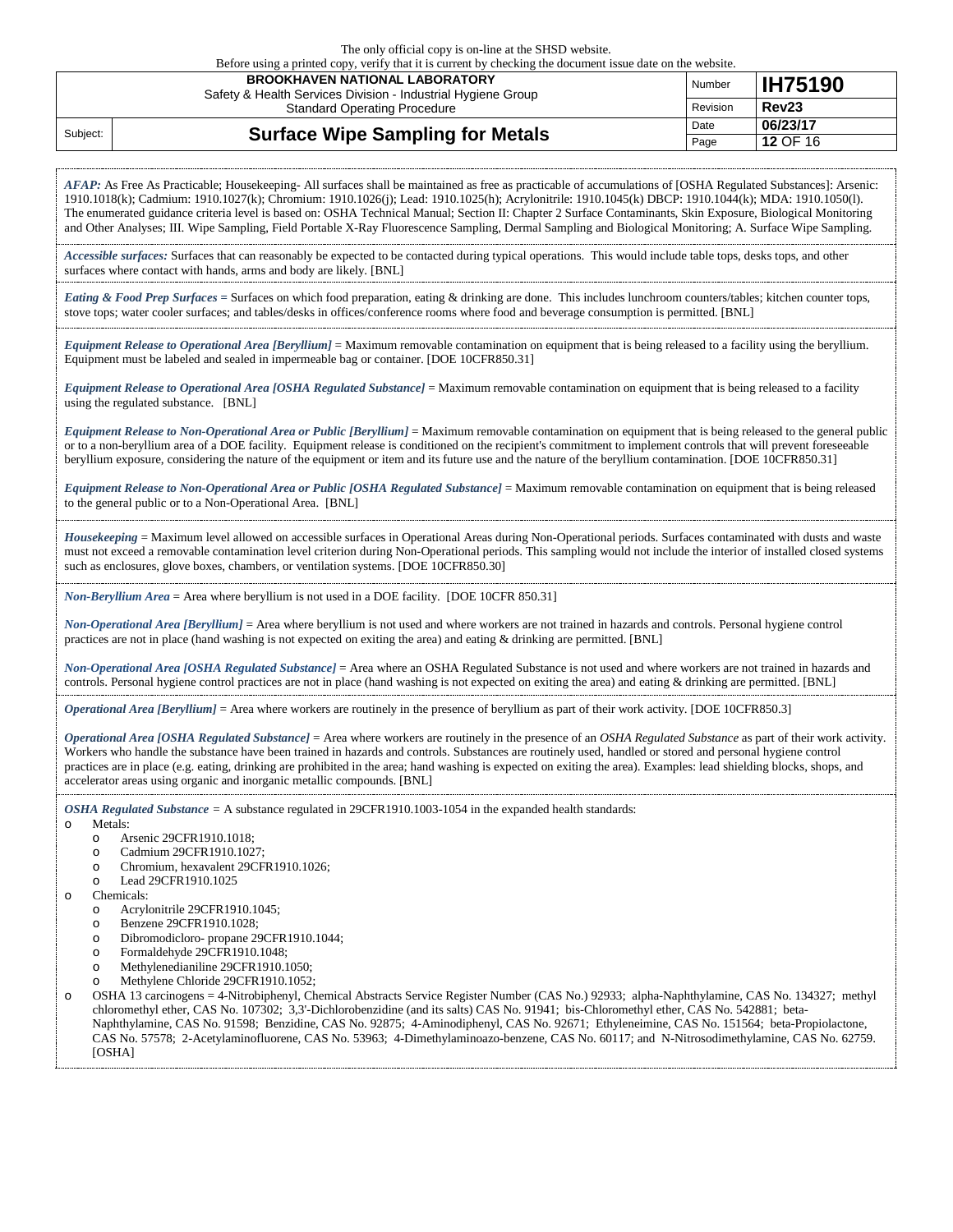Before using a printed copy, verify that it is current by checking the document issue date on the website.

|          | <b>BROOKHAVEN NATIONAL LABORATORY</b><br>Safety & Health Services Division - Industrial Hygiene Group | Number   | <b>IH75190</b>    |
|----------|-------------------------------------------------------------------------------------------------------|----------|-------------------|
|          | <b>Standard Operating Procedure</b>                                                                   | Revision | Rev <sub>23</sub> |
| Subject: |                                                                                                       |          | 06/23/17          |
|          | <b>Surface Wipe Sampling for Metals</b>                                                               | Page     | <b>13 OF 16</b>   |

*Public* = Persons who are not: DOE employees, BSA employees, contractors, sub-contractors, and persons with Student, Intern, User or Guest appointments. The public includes visitors and family members living in residence at Upton. They are not trained by BNL in hazards and controls of toxic substances. [BNL]

*Public/ Lodging/Childcare Areas* = Area open to the public for periods longer than short visits or tours or areas intended for frequent access by visitors and/or family members. Eating and drinking is allowed in public areas. Occupants are not trained in the hazards of the metal or control measures. Hand washing is not expected on exit of the area. Public areas include: Science Museum (935), Coin Laundry (363), Berkner Hall (388), Swimming Pool (462), Gymnasium (461), Brookhaven Center (30), Research Support Building (400), BNL Upton on-site housing: Cavendish (153), Compton (170), Curie (258), Fleming (180), Guest House (257), Danish House (388), Apartments, Efficiencies; and areas with high occupancy by children: Child Development Center (370), Recreation Hall (317), School House (373) [BNL]

*Regulated Area [Beryllium] =* Area demarcated by the responsible employer in which the airborne concentration of beryllium exceeds, or can reasonably be expected to exceed, the action level. [DOE 10CFR850.3]

*Regulated Area [OSHA Regulated Substance] =* Area where an OSHA Regulated Substance is used in a manner that airborne exposure levels exceed the Permissible Exposure Limit. Area is formally demarcated and access to the area is controlled to those meeting the entry requirements in the OSHA regulation. Personal hygiene control practices are in place; eating and drinking are prohibited; hand washing is expected on exiting the area. OSHA standards require these areas to be "As Free As Practicable". The OSHA Technical Manual (G1) provides a recommended method to enumerate AFAP [BNL]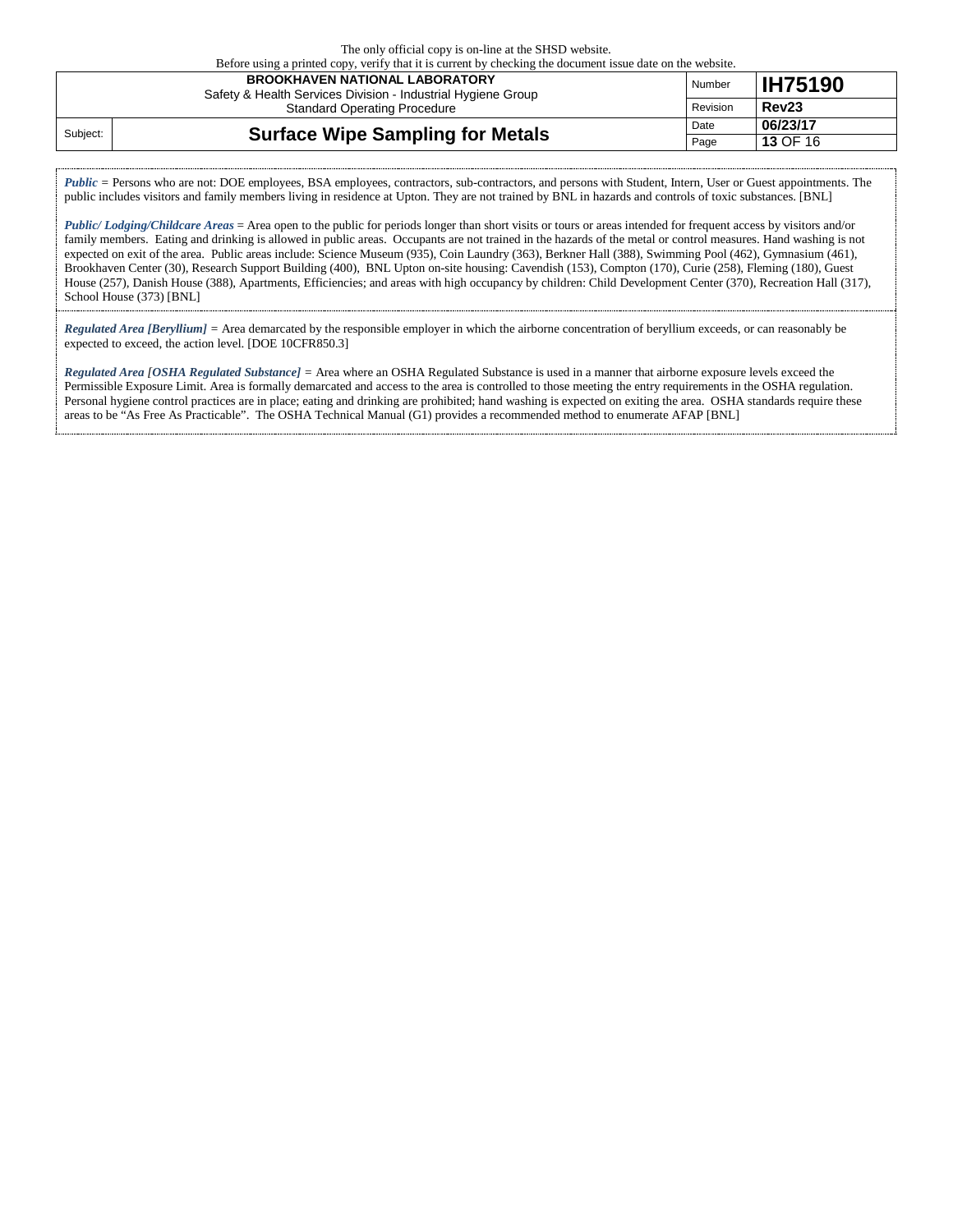The only official copy is on-line at the SHSD website. Before using a printed copy, verify that it is current by checking the document issue date on the website.

|          | Defore using a printed copy, verify that it is current by checking the document issue date on the website.<br><b>BROOKHAVEN NATIONAL LABORATORY</b><br>Safety & Health Services Division - Industrial Hygiene Group | Number   | <b>IH75190</b>    |
|----------|---------------------------------------------------------------------------------------------------------------------------------------------------------------------------------------------------------------------|----------|-------------------|
|          | <b>Standard Operating Procedure</b>                                                                                                                                                                                 | Revision | Rev <sub>23</sub> |
| Subject: | Date<br><b>Surface Wipe Sampling for Metals</b><br>Page                                                                                                                                                             |          | 06/23/17          |
|          |                                                                                                                                                                                                                     |          | <b>14 OF 16</b>   |

## **IH 75190 Attachment 9.4**

# **Environmental Evaluation of Surface Wipe Sampling for Chemicals/Metals**

**Operation Description:** Field samples for potential metals or chemicals are collected on pre-moistened pads. This process concentrates toxic substances on the media. The wipes are either sent off-site for analysis or in some instances are analyzed at BNL by the IH Group using direct reading meters.

**Frequency of Operation:** 10 to 20 times per year.

#### **Environmental impact:**

- The wipes sampled at BNL are consumed in the analysis at the end of test by the off-site lab. Conformance with proper wipe disposal by the off-site vendor laboratory is validated to BNL IH Group's satisfaction in the AHIA Accreditation process.
- **PPE** used during sampling and the paper templates are disposed of at the direction of the EPD ECR. The current policy is for disposal as non-hazardous waste. This is justified because the concentration is too low to be of concern (a few micrograms per wipe surface).

#### **Waste Disposal:**

**PPE** and paper templates are disposed of as non-hazardous waste, unless otherwise directed by EPD.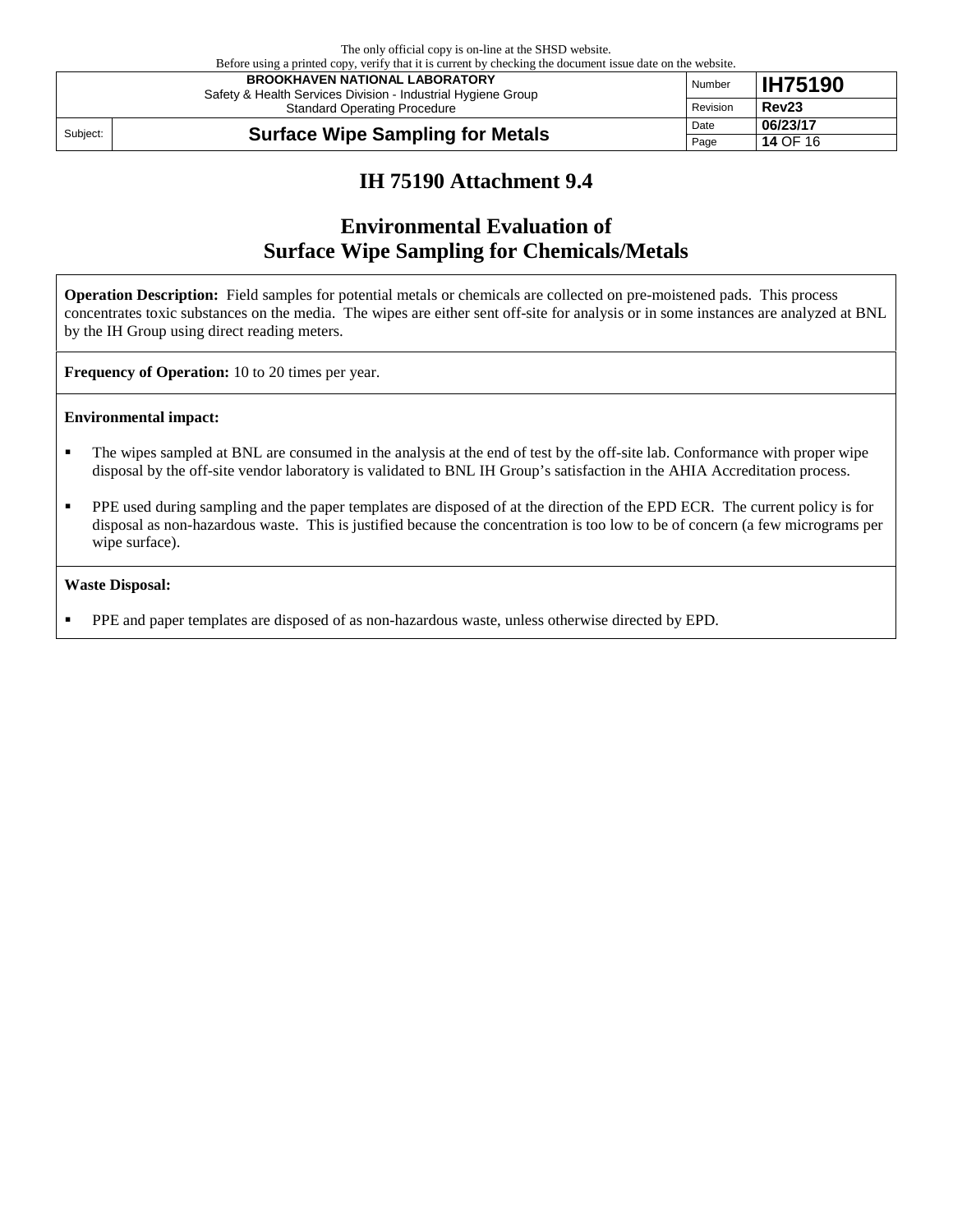#### **Brookhaven National Laboratory Safety & Health Service Division Industrial Hygiene Group**

# **Surface Contamination Sampling Form**

**BNL-IH75190 Attachment 9.5 Sample- Do not use** 

| Analyte:<br><b>LEAD</b><br><b>BERYLLIUM</b>                         | DEPT:            |                           | <b>LOCATION NAME, ROOM NUMBER &amp;</b><br><b>DESCRIPTION:</b>         |                     |  |  |
|---------------------------------------------------------------------|------------------|---------------------------|------------------------------------------------------------------------|---------------------|--|--|
| <b>CADMIUM</b>                                                      | <b>BUILDING:</b> |                           |                                                                        |                     |  |  |
| Other:                                                              |                  |                           |                                                                        |                     |  |  |
| Sample Media:                                                       | Solvent:         | Surface Area Measurement: |                                                                        |                     |  |  |
| Ghost Wipe™                                                         | Pre-Moistened    | Template                  | <b>REASON FOR SAMPLING:</b>                                            |                     |  |  |
| <b>Cotton Gauze</b>                                                 | Distilled Water  | Measured Area             | Area Characterization                                                  |                     |  |  |
| Size:                                                               | Hexane           | <b>Estimated Area</b>     | Pre-Remediation                                                        |                     |  |  |
| <b>Filter Paper</b>                                                 | Isopropanol      | Other:                    | <b>Post Remediation</b>                                                |                     |  |  |
| Type & Size:                                                        | Other:           |                           |                                                                        |                     |  |  |
| Other:                                                              |                  |                           | Other:                                                                 |                     |  |  |
| Sample Identification                                               |                  |                           |                                                                        |                     |  |  |
| <b>Sample Number</b><br>$MMDDMA$ $\downarrow$ $A=1.1.$<br>$D1 - L1$ |                  | <b>Sample Location</b>    | <b>Surface Type</b><br>Motel / Plastic / Close / Pointed Wood / Wood / | <b>Surface Area</b> |  |  |

| Sample Number |                              | Sample Location   | Surrace Type | <b>Surrace Area</b>                                          |                                                                               |                              |
|---------------|------------------------------|-------------------|--------------|--------------------------------------------------------------|-------------------------------------------------------------------------------|------------------------------|
| Bldg#         | <b>MMDDYY</b>                | Analyte<br>Symbol | Sample       |                                                              | Metal / Plastic / Glass /Painted Wood / Wood /<br>Painted Concrete / Concrete |                              |
|               |                              |                   |              | <b>Sample of online form</b><br><b>Use e-Forms from SHSD</b> |                                                                               | 100 $cm2$<br>other:          |
|               |                              |                   |              | web page current version                                     |                                                                               | $100 \text{ cm}^2$           |
|               |                              |                   |              |                                                              |                                                                               | other:                       |
|               |                              |                   |              |                                                              |                                                                               | $100 \text{ cm}^2$<br>other: |
|               |                              |                   |              |                                                              |                                                                               | 100 cm $\frac{2}{3}$         |
|               | Additional Complex noutlease |                   |              | Total Number of Complete                                     |                                                                               | other:                       |

\_Additional Samples next page Total Number of Samples:\_

| <b>SAMPLE DATE:</b>                                 | RELINQUISHED TO SHSD IH LAB BY: (SIGNATURE):            | <b>DATE /TIME:</b> |
|-----------------------------------------------------|---------------------------------------------------------|--------------------|
| <b>SAMPLES TAKEN BY: (Print Name and Signature)</b> | <b>RECEIVED BY SHSD IH LAB EMPLOYEE</b><br>(SIGNATURE): | DATE /TIME:        |